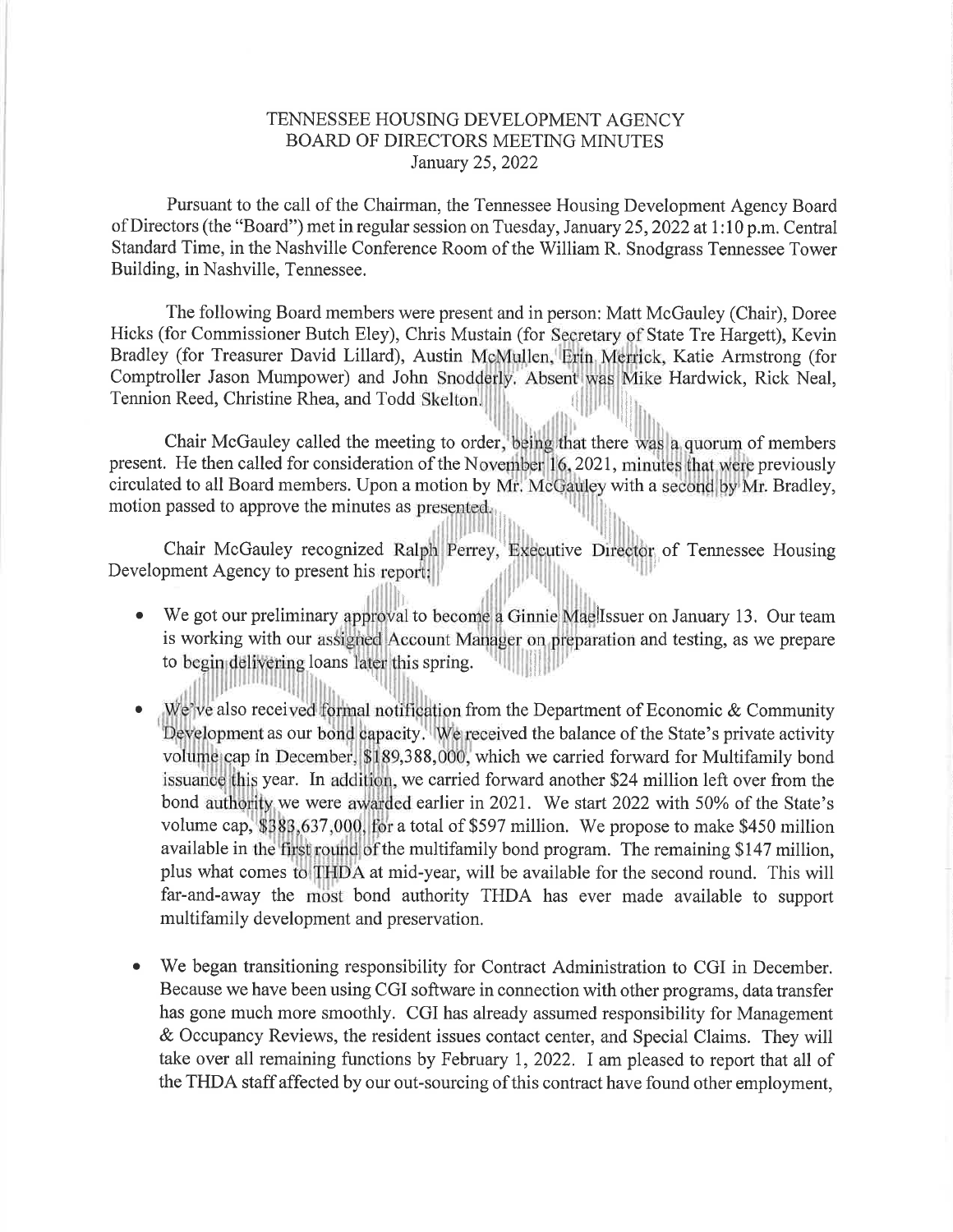most with THDA, the rest with CGI or other companies. We retain three staff members, who will be responsible for Quality Management and review of the subcontractor's work.

a As you may recall, during the last financial crisis, THDA administered the Federal Hardest Hit Fund. It was initially focused on foreclosure prevention but ended up covering <sup>a</sup> number of other things. All told, we handled HHF for about eight years

At this time, Dr. Hulya Arik, Economist made a presentation on what THDA accomplished for Tennesseans through this program.

- o An interesting note – Director of Communications Rebecca Anderson has made a priority of enhancing THDA's online presence. Last year, THDA's website attracted 1.8 million unique visitors; 46% more than the year before. i. lfr\*
- The Independent Mortgage Bankers Conference is in Nashville this week. It's where our board Member Chrissi Rhea is this afternoon; she serves on the board for the Mortgage Bankers nationally. In addition, THDA's West Tennessee Liaison Doreen Graves, will be presenting there tomorrow about THDA's partnership with the MBA in Convergence Memphis. |\*  $\| \cdot \|_1$
- Finally, a reminder that if you plan to join us for the Tennessee Housing Conference  $-$  and I hope you will – please let Cindy Ripley know so we can arrange for your registration and logistics, especially if you'll need lodging.

Chair McGauley recognized THDA's Chief Legal Counsel, Bruce Balcom, for his report on the Bond Issue 2022-1. Mr. Balcom referenced a memo in the board materials dated January 18, 2022 noting this report gives basic information on the resolution including the supplemental resolution, and authorizing the reimbursement resolution for Bond Issue 2022-1. With an offer of a motion from Mr. McGauley on behalf of the Committee, motion carried.

Chair McGauley then recognized Mr. McMullen to report on the Grants Committee Meeting. He described the 2018 HOME Extension Recommendation as outlined in the memo in the board materials dated January 10, 2022 from Cynthia Peraza, Director of Community Programs and Don Watt, Chief Programs Officer. Mr. McMullen noted staff is recommending a 6-month extension of the following 2018 HOME grants in order to complete rehabilitation work on the homes of specific units approved by THDA staff: City of Covington, City of Henning, Lake County, City of Mason, City of Tellico Plains, City of Trenton, and Wilson County. Grantees may not undertake rehabilitation work on any units that have not been approved by this extension by THDA staff. Additionally, staff recommends that Community Development Partners be prohibited from administering any grants for localities in the application to THDA for HOME funds during the 2022 HOME Urban/Rural application round. With an offer of a motion on behalf of the Committee from Mr. McMullen, motion carried.